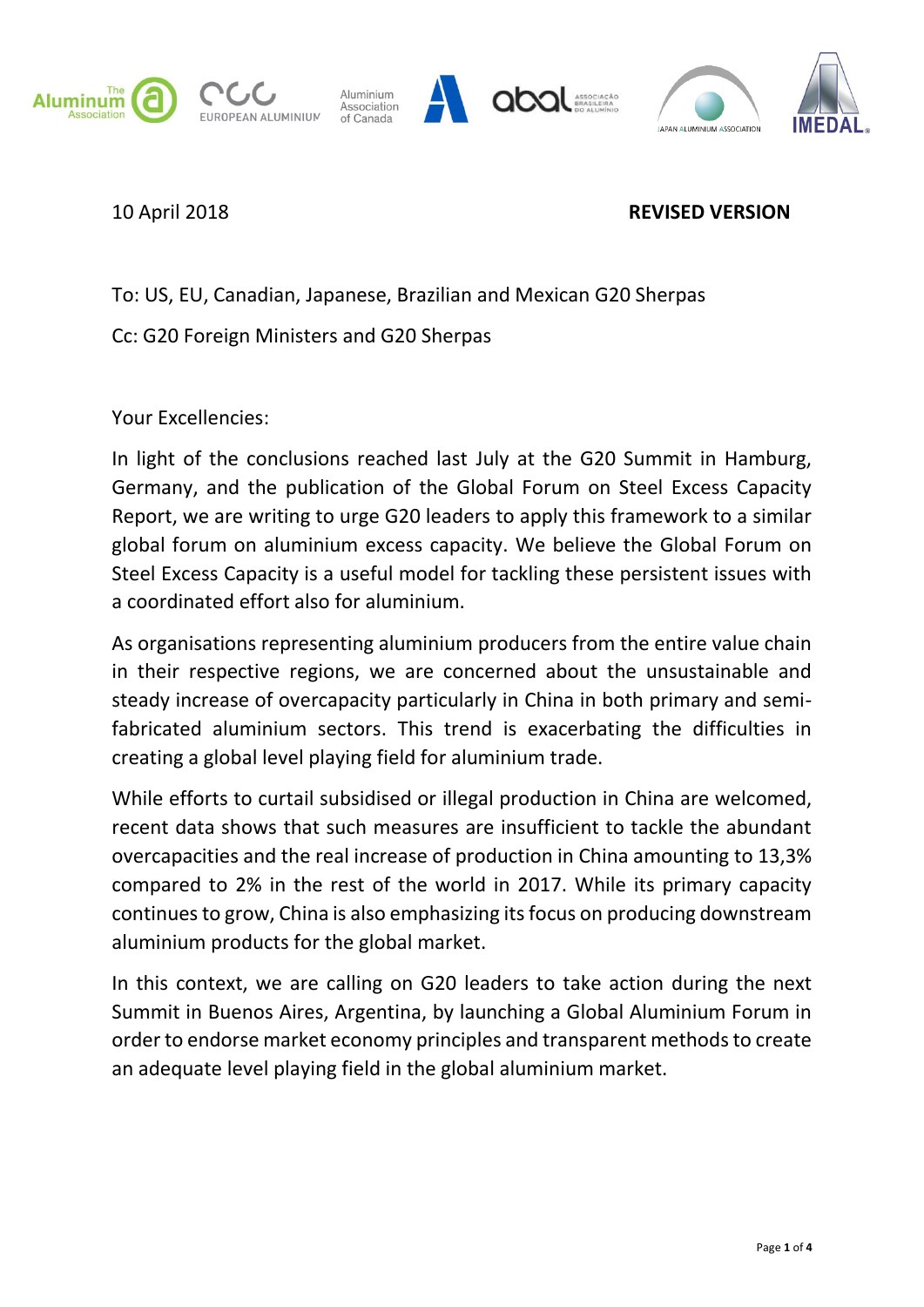

While unilateral trade measures can help target narrow problems of unfair trade, collective action is needed to induce systemic change. The G20 represents the appropriate forum to facilitate dialogue and trust among parties, aiming to remove non-market policies affecting our industry.

Transparency should also become the backbone of such a forum. A solid information-sharing mechanism will certainly play a role in identifying harmful policies that incentivise the increase of primary and semi-fabricated aluminium overcapacity.

As regional leaders, we strongly believe the G20 can play a role in shaping a level playing field in our sector. A Global Forum on Aluminium Excess Capacity could represent the first brick of a new architecture for the governance of a sustainable market-based, fair and innovative industry. We stand ready to support G20 leaders with our knowledge, data and commitment to define an operational and workable mechanism in which all the producers will find trust, transparency and solutions.

Signed,

Heid

Heidi Brock President and CEO The Aluminum Association

Yoshihisa Tabata Executive Director Japan Aluminium Association

Gerd Götz Director General European Aluminium

Milton Rego Executive President Aluminium Association of Brazil

Jean Simard President and CEO Aluminium Association of Canada

Fernando A. Garcia President Instituto Mexicano del Aluminio, A.C.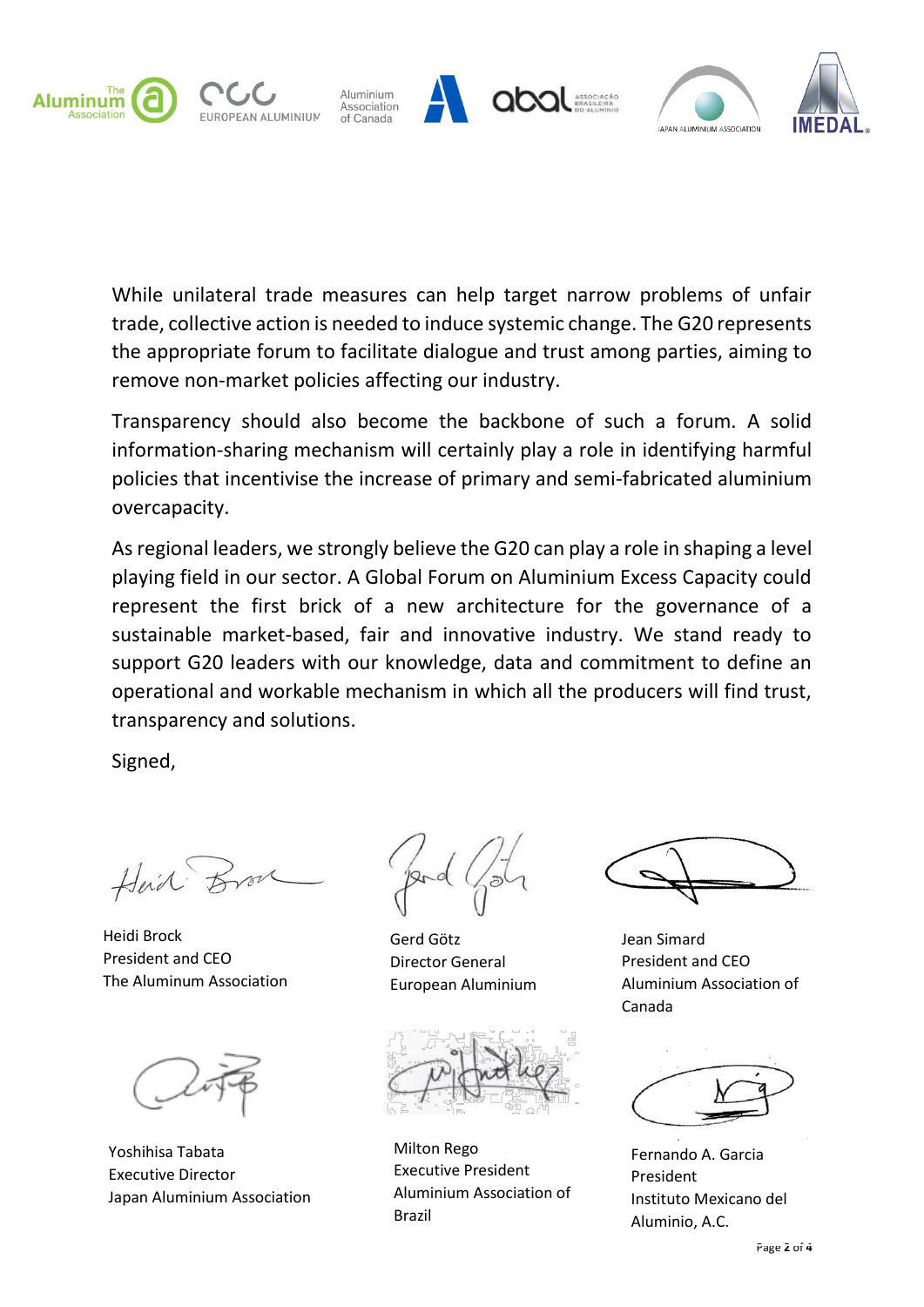

**Annex**